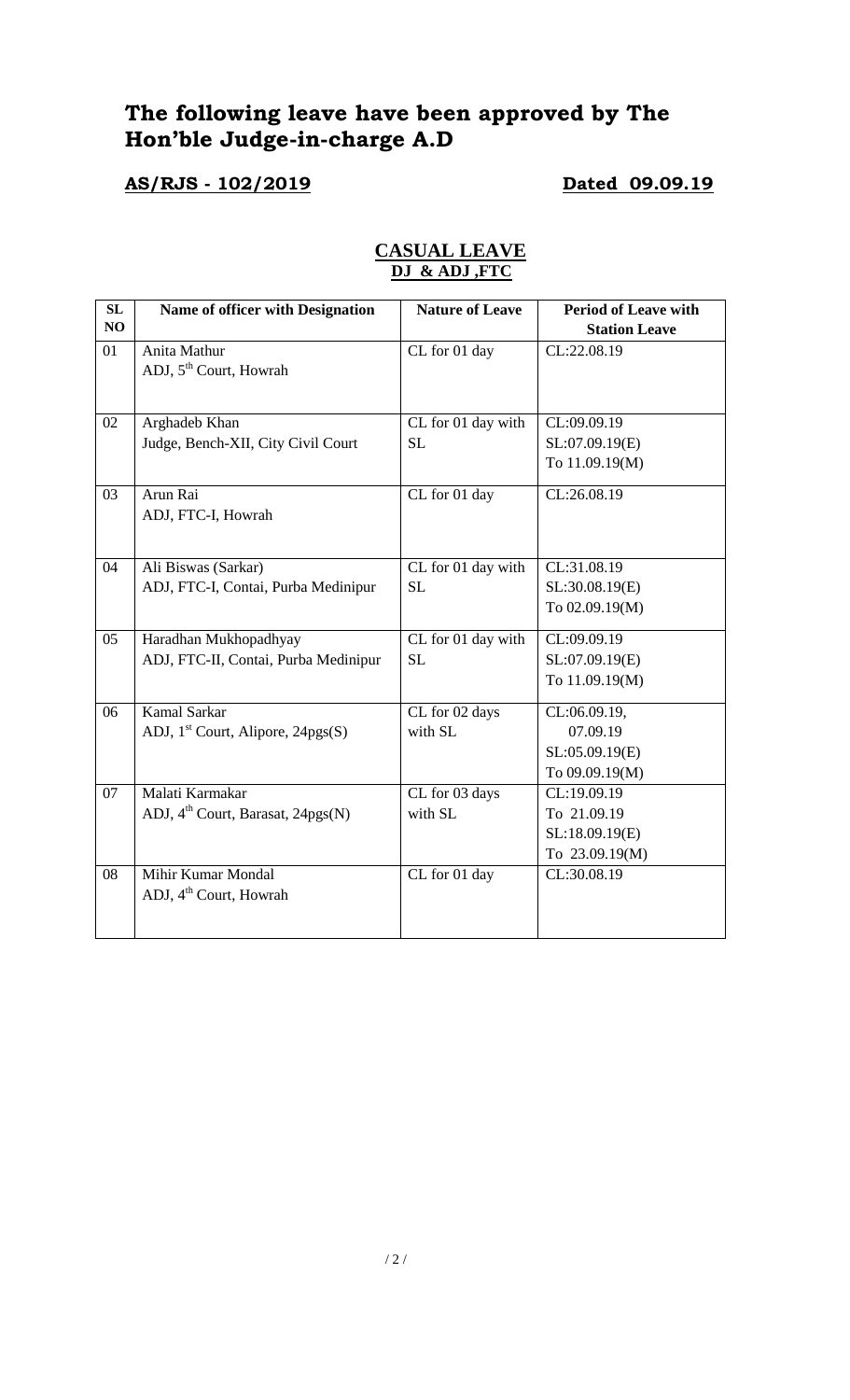| 09 | Md. Shabbar Rashidi               | CL for 01 day      | CL:02.09.19              |
|----|-----------------------------------|--------------------|--------------------------|
|    | DJ, 24Pgs(N) at Barasat           | CL for 01 day with | CL:11.09.19              |
|    |                                   | <b>SL</b>          |                          |
|    |                                   |                    | SL:09.09.19(E)           |
|    |                                   |                    | To 17.09.19(M)           |
|    |                                   |                    | (12.09.19 to 16.09.19-On |
|    |                                   |                    | duty leave)              |
| 10 | Ajay Kumar Gupta                  | CL for 01 day with | CL:07.09.19              |
|    | Chief Judge, City Civil Court     | <b>SL</b>          | SL:07.09.19(M)           |
|    |                                   |                    | To 09.09.19(M)           |
| 11 | Ajay Kumar Singh                  | CL for 02 days     | CL:09.09.19,             |
|    | Judge, Spl Court (E.C Act)-ADJ,   | with SL            | 11.09.19                 |
|    | Alipore, 24pgs(S)                 |                    | SL:07.09.19(E)           |
|    |                                   |                    | To 12.09.19(M)           |
| 12 | Himadri Sankar Ghosh Hazra        | CL for 01 day      | CL:22.08.19              |
|    | ADJ, Haldia, Purba Medinipur      |                    |                          |
|    |                                   |                    |                          |
| 13 | Hemanta Sinha                     | CL for 01 day with | CL:09.09.19              |
|    | ADJ, FTC-III, Diamond Harbour,    | <b>SL</b>          | SL:07.09.19(E)           |
|    | 24pgs(S)                          |                    | To 11.09.19(M)           |
|    |                                   |                    |                          |
| 14 | Partha Pratim Das                 | CL for 01 day with | CL:09.09.19              |
|    | ADJ, Re-designated Court, Bankura | <b>SL</b>          | SL:07.09.19(E)           |
|    |                                   |                    | To 11.09.19(M)           |
| 15 | Sulagna Dastidar (Chattoraj)      | CL for 03 days     | CL:02.09.19,             |
|    | ADJ, FTC-VIII, Alipore, 24pgs(S)  |                    | 03.09.19,                |
|    |                                   |                    | 04.09.19                 |
| 16 | Partha Sarathi Sen                | CL for 01 day with | CL:09.09.19              |
|    | DJ, Purba Medinipur               | <b>SL</b>          | SL:07.09.19(E)           |
|    |                                   |                    | To 11.09.19(M)           |
| 17 | Ajeya Matilal                     | CL for 02 days     | CL:09.09.19,             |
|    | DJ, Purba Bardhaman               | with SL            | 11.09.19                 |
|    |                                   |                    | SL:07.09.19(E)           |
|    |                                   |                    | To 11.09.19(M)           |
|    |                                   |                    | (12.09.19 to 16.09.19-On |
|    |                                   |                    | duty leave)              |
| 18 | Ambarish Ghosh                    | CL for 01 day with | CL:09.09.19              |
|    | ADJ, Re-designated Court, Paschim | <b>SL</b>          | SL:07.09.19(E)           |
|    | Medinipur                         |                    | To 11.09.19(M)           |
| 19 | Abu Helal Manjurur Rahman         | CL for 03 days     | CL:07.09.19,             |
|    | ADJ, FTC-VI, Alipore, 24pgs(S)    | with SL            | 09.09.19,                |
|    |                                   |                    | 11.09.19                 |
|    |                                   |                    | SL:06.09.19(E)           |
|    |                                   |                    | To 12.09.19(M)           |
|    |                                   |                    |                          |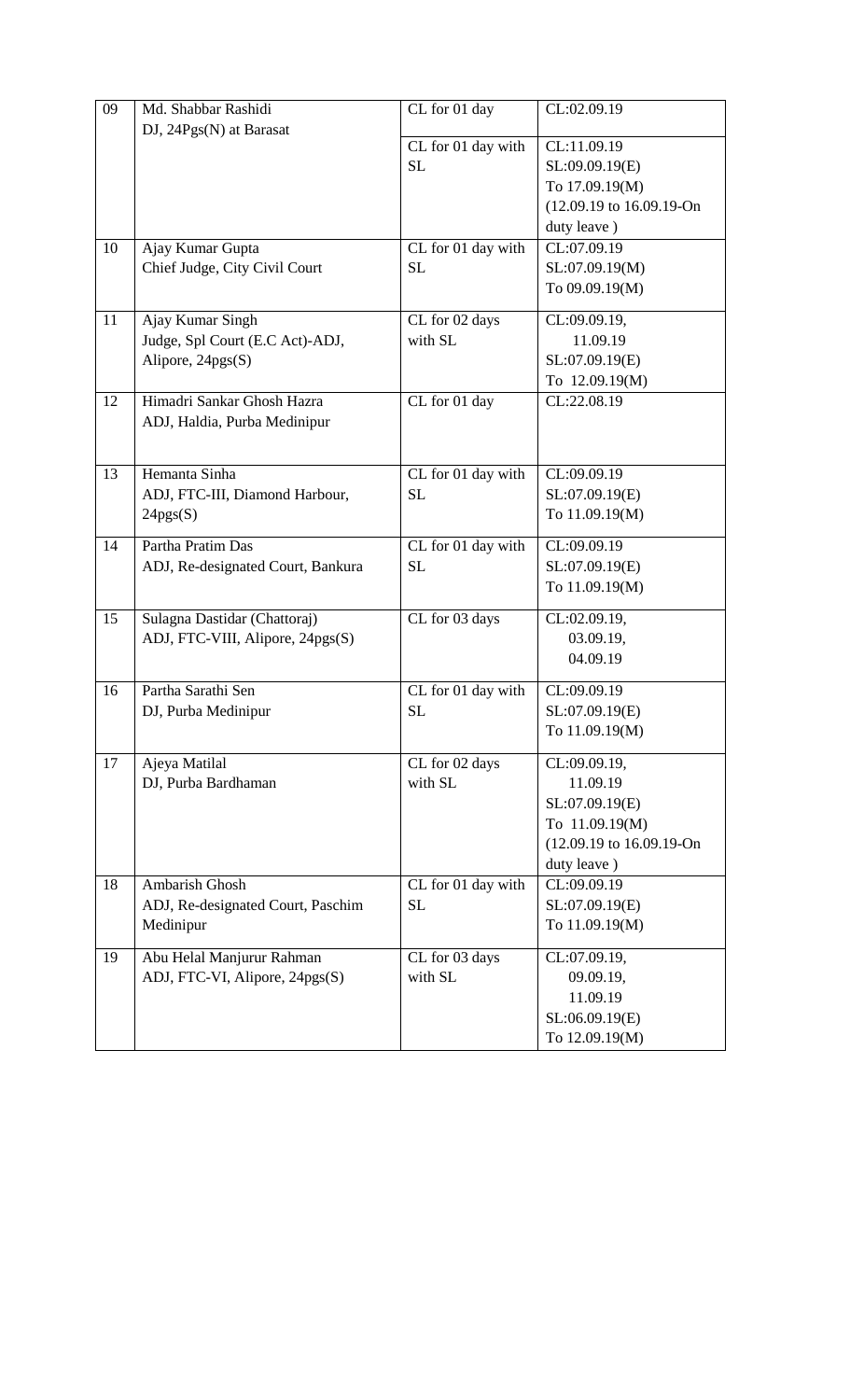| 20 | Asis Kumar Mukherjee                                | CL for 03 days     | CL:03.09.19,   |
|----|-----------------------------------------------------|--------------------|----------------|
|    | ADJ, FTC-IV, Diamond Harbour,                       | with SL            | 04.09.19,      |
|    | 24pgs(S)                                            |                    | 05.09.19       |
|    |                                                     |                    | SL:02.09.19(E) |
|    |                                                     |                    | To 06.09.19(M) |
| 21 | Dwijendra Nath Roy Barman                           | CL for 02 days     | CL:30.08.19,   |
|    | ADJ, 1 <sup>st</sup> Court, Raiganj, Uttar Dinajpur |                    | 31.08.19       |
| 22 | Manas Basu                                          | CL for 01 day      | CL:11.09.19    |
|    | ADJ, 2 <sup>nd</sup> Court, Krishnagar, Nadia       |                    | SL:09.09.19(E) |
|    |                                                     |                    | To 12.09.19(M) |
| 23 | Dr. Moumita Bhattacharya                            | CL for 01 day      | CL:02.09.19    |
|    | ADJ, FTC, Siliguri, Darjeeling                      |                    |                |
| 24 | Papiya Das                                          | CL for 01 day      | CL:02.09.19    |
|    | ADJ, FTC-II, Barasat, 24pgs(N)                      |                    |                |
| 25 | Pushpal Satpathi                                    | CL for 02 days     | CL:09.09.19,   |
|    | ADJ, 6 <sup>th</sup> Court, Alipore, 24pgs(S)       |                    | 11.09.19       |
| 26 | Partha Pratim Chakravorty                           | CL for 01 day with | CL:09.09.19    |
|    | ADJ, Chanchal, Malda                                | <b>SL</b>          | SL:07.09.19(E) |
|    |                                                     |                    | To 11.09.19(M) |
| 27 | Suparna Ray                                         | CL for 02 days     | CL:13.08.19,   |
|    | ADJ, 2 <sup>nd</sup> Court, Balurghat, Dakshin      |                    | 14.08.19       |
|    | Dinajpur                                            |                    |                |
| 28 | Sk. Mohammad Reza                                   | CL for 02 days     | CL:13.08.19,   |
|    | ADJ, Gangarampur at Buniadpur,                      |                    | 14.08.19       |
|    | Dakshin Dinajpur                                    |                    |                |
| 29 | Sudeshna De Chatterjee                              | CL for 01 day with | CL:22.08.19    |
|    | ADJ, 1 <sup>st</sup> Court, Darjeeling              | <b>SL</b>          | SL:21.08.19(E) |
|    |                                                     |                    | To 26.08.19(M) |
| 30 | Subhendu Saha                                       | CL for 01 day      | CL:31.08.19    |
|    | ADJ, FTC-I, Hooghly Sadar                           |                    |                |
| 31 | Tapan Kumar Mandal                                  | CL for 01 day      | CL:17.08.19    |
|    | ADJ, Kalna, Purba Bardhaman                         |                    |                |
| 32 | Tapas Kumar Mitra                                   | CL for 01 day with | CL:09.09.19    |
|    | ADJ, FTC-IV, Barrackpore, 24pgs(N)                  | $\rm SL$           | SL:07.09.19(E) |
|    |                                                     |                    | To 11.09.19(M) |
|    |                                                     |                    |                |

Submitted

Sd/

**Registrar (Judicial Service)**